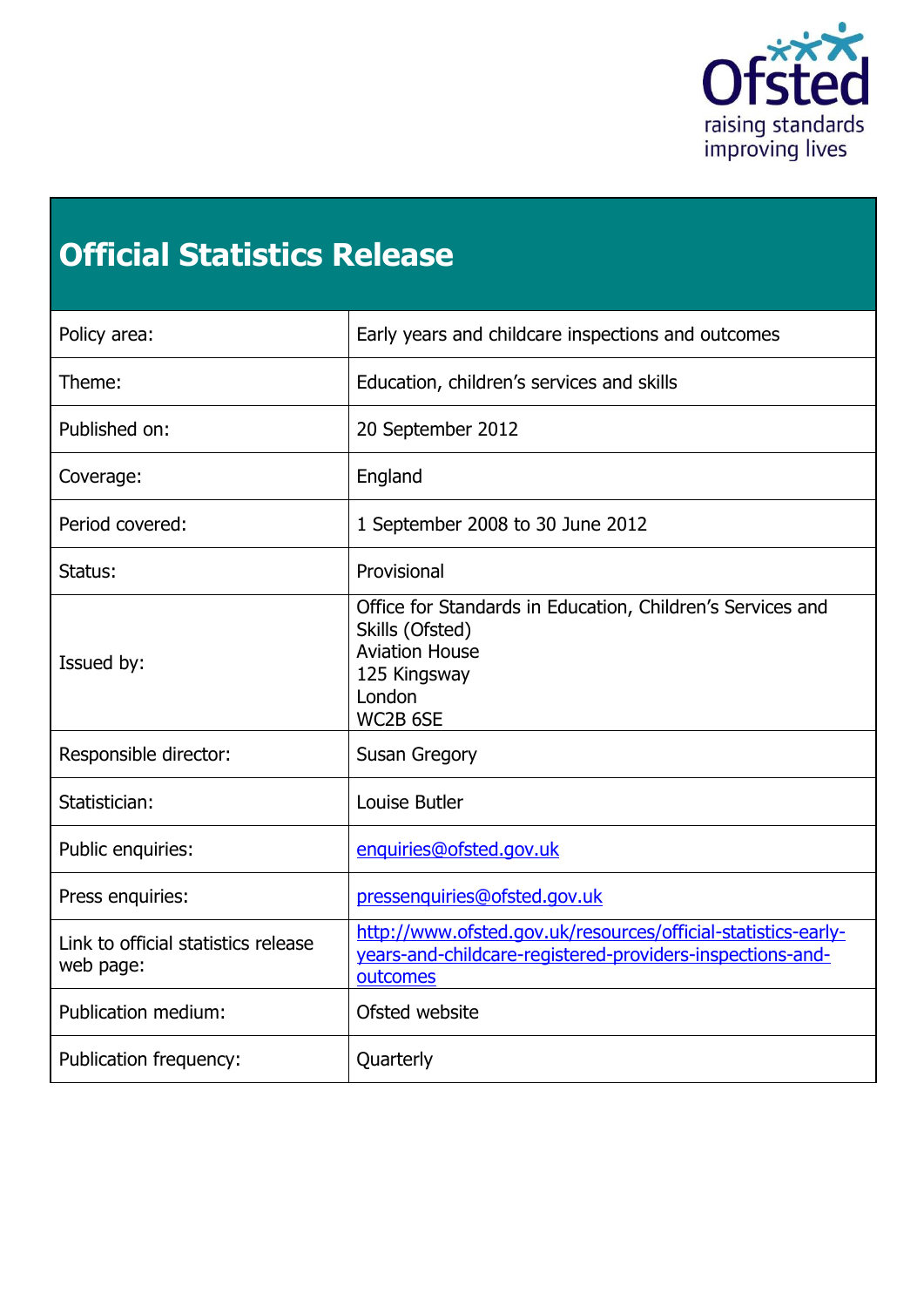

## **Introduction**

This official statistics release reports on early years and childcare inspections that occurred between 1 September 2008 and 30 June 2012 under Section 59 and 60 of the Childcare Act 2006.

Data for inspections carried out between 1 April 2012 and 30 June 2012 are provisional and subject to change. Ofsted will release final statistics for this period in due course on a date to be confirmed in the near future.

## **Contents**

| Chart 1: Overall effectiveness of early years registered providers inspected between 1 April 2012                                                                                         |
|-------------------------------------------------------------------------------------------------------------------------------------------------------------------------------------------|
| Chart 2: Overall effectiveness of active early years registered providers at their most recent                                                                                            |
| Chart 3: Overall effectiveness of active early years registered providers at their most recent                                                                                            |
| Table 1: Number of early years and childcare provider inspections between 1 April 2012 and 30                                                                                             |
| Table 2: Inspection outcomes of early years registered providers inspected between 1 April 2012                                                                                           |
| Table 3: Inspection outcomes of active early years registered providers at their most recent                                                                                              |
| Table 4: Actions issued at early years registered inspections between 1 April 2012 and 30 June<br>2012, by the statutory requirements of the Early Years Register (provisional) 11        |
| Table 5: Recommendations made at early years registered inspections between 1 April 2012 and<br>30 June 2012, by the statutory requirements of the Early Years Register (provisional)  11 |
|                                                                                                                                                                                           |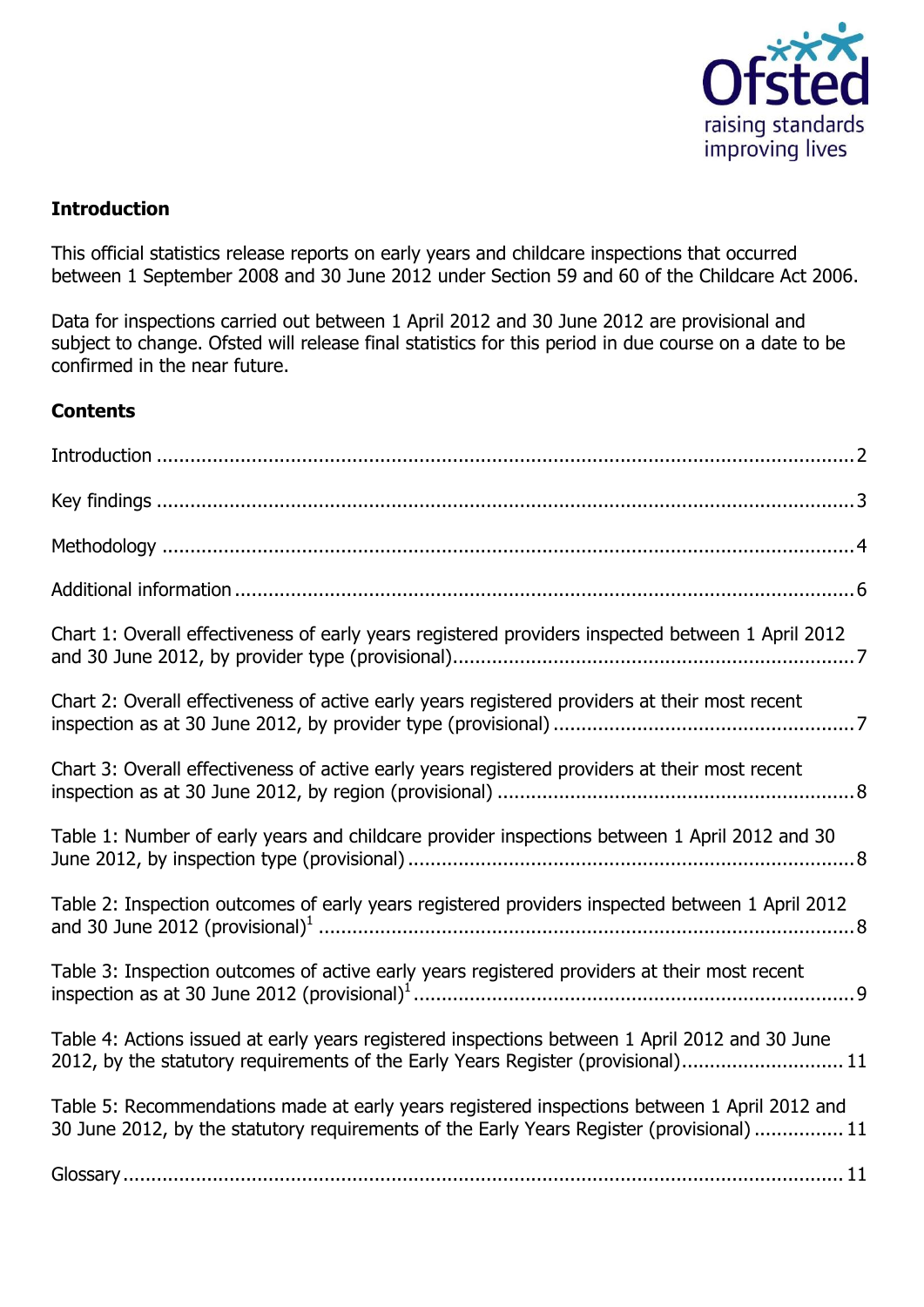

# <span id="page-2-0"></span>**Key findings**

Latest quarter

- Ofsted carried out 4,426 inspections of childcare provision between 1 April 2012 and 30 June 2012. A large majority (75%) were inspections of providers on the Early Years Register who deliver the Early Years Foundation Stage.
- Of the 3,338 inspections of early years registered providers carried out, three quarters (75%) were judged good or outstanding for overall effectiveness and almost all (98%) were at least satisfactory. Two per cent were judged inadequate.
- A higher proportion of childcare providers on non-domestic premises were judged to be good or outstanding for overall effectiveness compared to the childminders inspected, at 81% and 72% respectively. The greatest difference is in the proportion of providers judged outstanding, where 15% of providers of childcare on non-domestic premises were found to be outstanding compared to 6% of childminders. This is a similar picture to the last quarter. However, a very similar proportion of childcare providers on non-domestic premises and childminders were found to be inadequate, 3% and 2% respectively.
- Ninety-one per cent of the 3,338 early years registered providers inspected were also monitored for their compliance with the requirements of the compulsory part of the Childcare Register. Of these 88% met the requirements and 12% were set actions to meet the requirements.
- **Of the 493 providers inspected on the Childcare Register only, just over three quarters** (78%) met the requirements of the register.

All providers inspected (1 September 2008 to 30 June 2012)

- As at 30 June 2012, 66,413 active early years registered providers had received an inspection since the introduction of the Early Years Foundation Stage in September 2008. Just under two-thirds (65%) of these providers were childminders.
- At their most recent inspection, 74% of all childcare providers were judged as good or outstanding for overall effectiveness and almost all (99%) were judged to be at least satisfactory. The proportion of providers judged inadequate at their most recent inspection is lower than the proportion of inspections with inadequate outcomes in this quarter, or those that precede it. This is because inadequate providers are re-inspected within the period and improve or leave the sector.
- A higher proportion of childcare providers on non-domestic premises were judged to be good or outstanding for overall effectiveness compared to the childminders inspected, at 78% and 71% respectively.
- Ninety per cent of the 66,413 early years registered providers inspected were also monitored for their compliance with the requirements of the compulsory part of the Childcare Register. Of these 88% met the requirements of the register.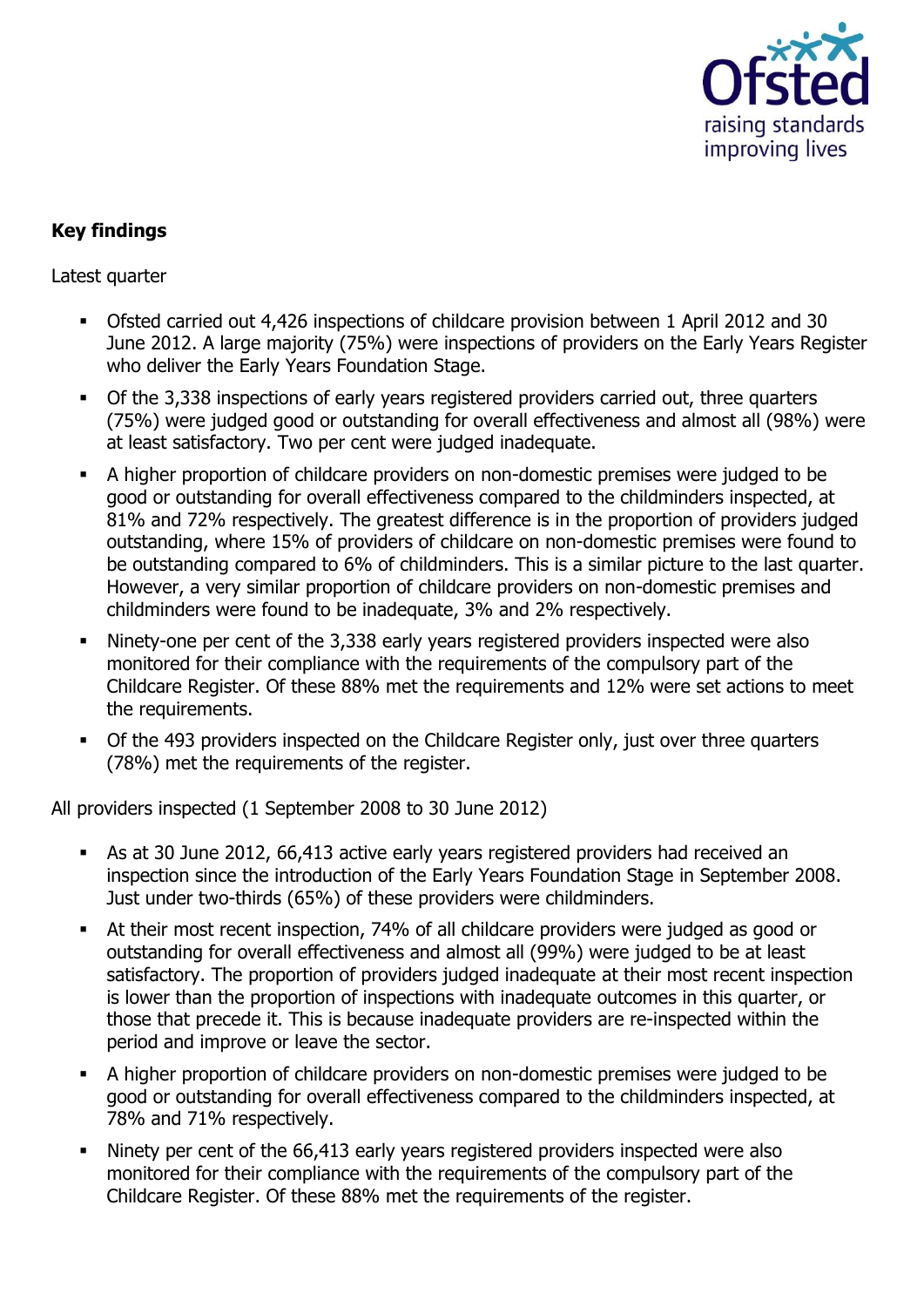

 Since the introduction of the Early Years Foundation Stage, 11,204 early years providers have been inspected and were no longer active at 30 June 2012. Of these providers, 8% were inadequate at their last inspection.

Actions and recommendations

- Inspectors raise actions to ensure the statutory requirements of the Early Years Foundation Stage or the requirements of the Childcare Register are being met. Usually actions result in one or more inspection judgements being inadequate. However in some cases where the inspector considers that not meeting the requirement or part of a requirement has a limited impact on the children, the provider may still be judged to be 'satisfactory' or, on very rare occasions, 'good'. Providers are given a short timescale to put things right.
- One or more actions to meet the statutory requirements of the Early Years Register were set in 21% of Early Years Foundation Stage inspections carried out between 1 April 2012 and 30 June 2012. A higher proportion of inspections had actions set against the Safeguarding and welfare requirement than other requirements, with one or more actions set against this requirement at 9% of inspections.
- <span id="page-3-0"></span> Between 1 April 2012 and 30 June 2012, a higher proportion of inspections had recommendations set against the organisation requirement (39%) than against other requirements. This was followed by the educational programmes requirement (29%) and the early learning goals requirement (24%).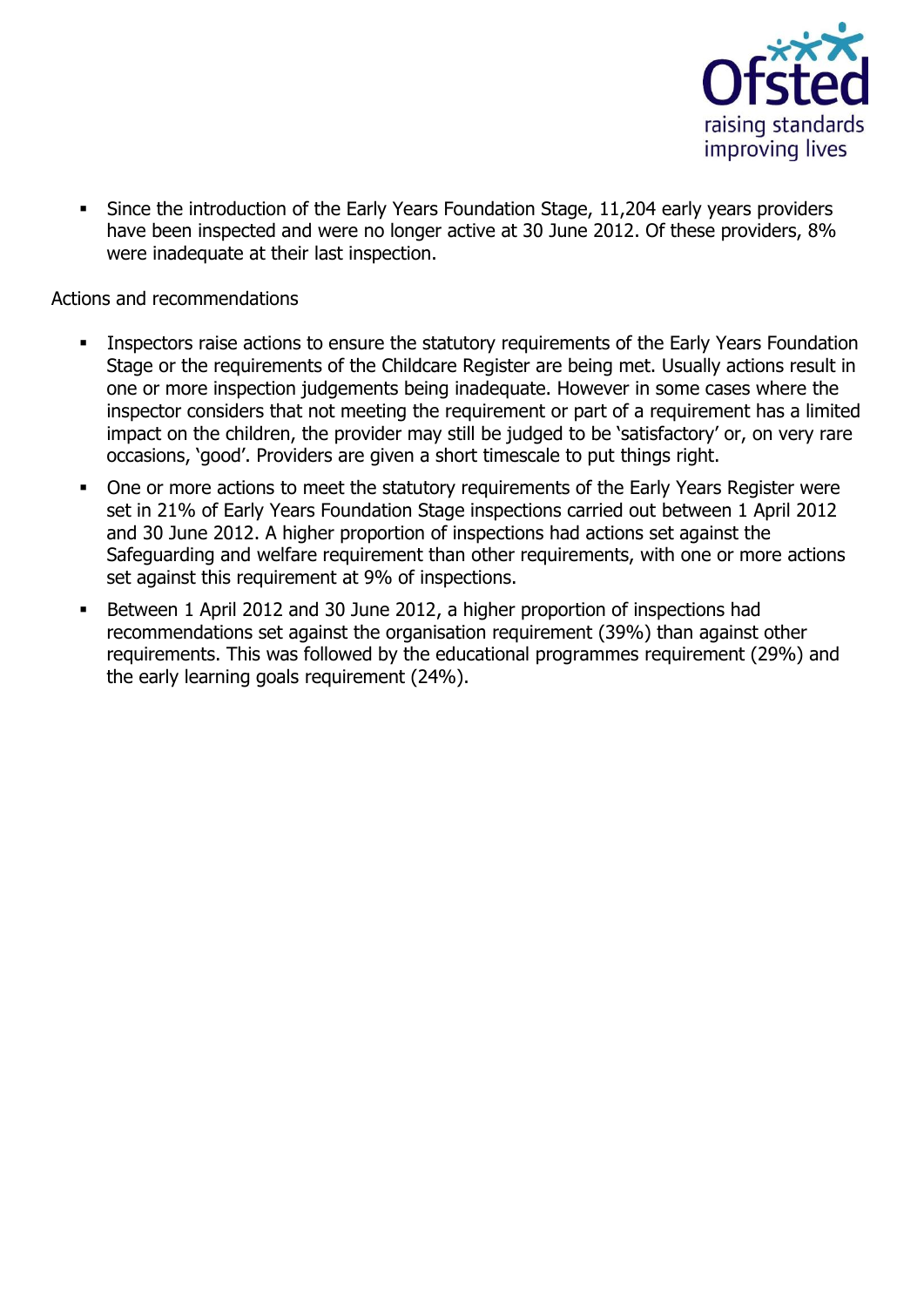

# **Methodology**

- 1. The data in this release are from inspections carried out between 1 September 2008 and 30 June 2012.
- 2. Statistics relating to inspections carried out in the latest quarter are provisional and include inspections in the period where the inspection report was published within one month of the end of the quarter. Where an inspection report is published later than one month after the end of the quarter in which the inspection took place, it will be included in the final release of the statistics.
- 3. Statistics relating to the most recent inspection outcome of providers include inspections up to the end of the period, where the inspection report was also published at that date. This means that where the most recent inspection outcome of a provider took place during the period, but the report was not published at the end of the period, it will be excluded from the analysis. Where there is one, the outcome of the next most recent inspection will be included in the analysis instead.
- 4. Early years and childcare providers are allocated to local authority areas according to their postcode, using the National Statistics Postcode Directory. For a small number of providers, local authority and region information was not available at the time of analysis. These providers are categorised as 'Local authority not recorded' and 'Region not recorded'.
- 5. A small proportion of early years registered providers are inspected as part of a school inspection. The outcomes from these providers are not included in this release, but will be covered within Ofsted's official statistics on maintained schools inspection and outcomes and independent schools inspections and outcomes.
- 6. Final data for inspections completed between 1 January 2012 and 31 March 2012 is published at the same time as provisional data for the following quarter. Revisions are published in line with Ofsted's revisions policy for official statistics. For more information about the policy please visit the Ofsted website:

[www.ofsted.gov.uk/resources/statistical-notice-ofsted-revisions-policy-for-official-statistics](http://www.ofsted.gov.uk/resources/statistical-notice-ofsted-revisions-policy-for-official-statistics)

7. The inspection frameworks for providers on the Early Years Register and providers on the Childcare Register were published in September 2008. For more information about these frameworks and how Ofsted regulates and inspects childcare providers please go to the Ofsted website:

<span id="page-4-0"></span>[www.ofsted.gov.uk/early-years-and-childcare/for-early-years-and-childcare](http://www.ofsted.gov.uk/early-years-and-childcare/for-early-years-and-childcare-providers/inspecting-early-years-and-childcares)[providers/inspecting-early-years-and-childcares](http://www.ofsted.gov.uk/early-years-and-childcare/for-early-years-and-childcare-providers/inspecting-early-years-and-childcares)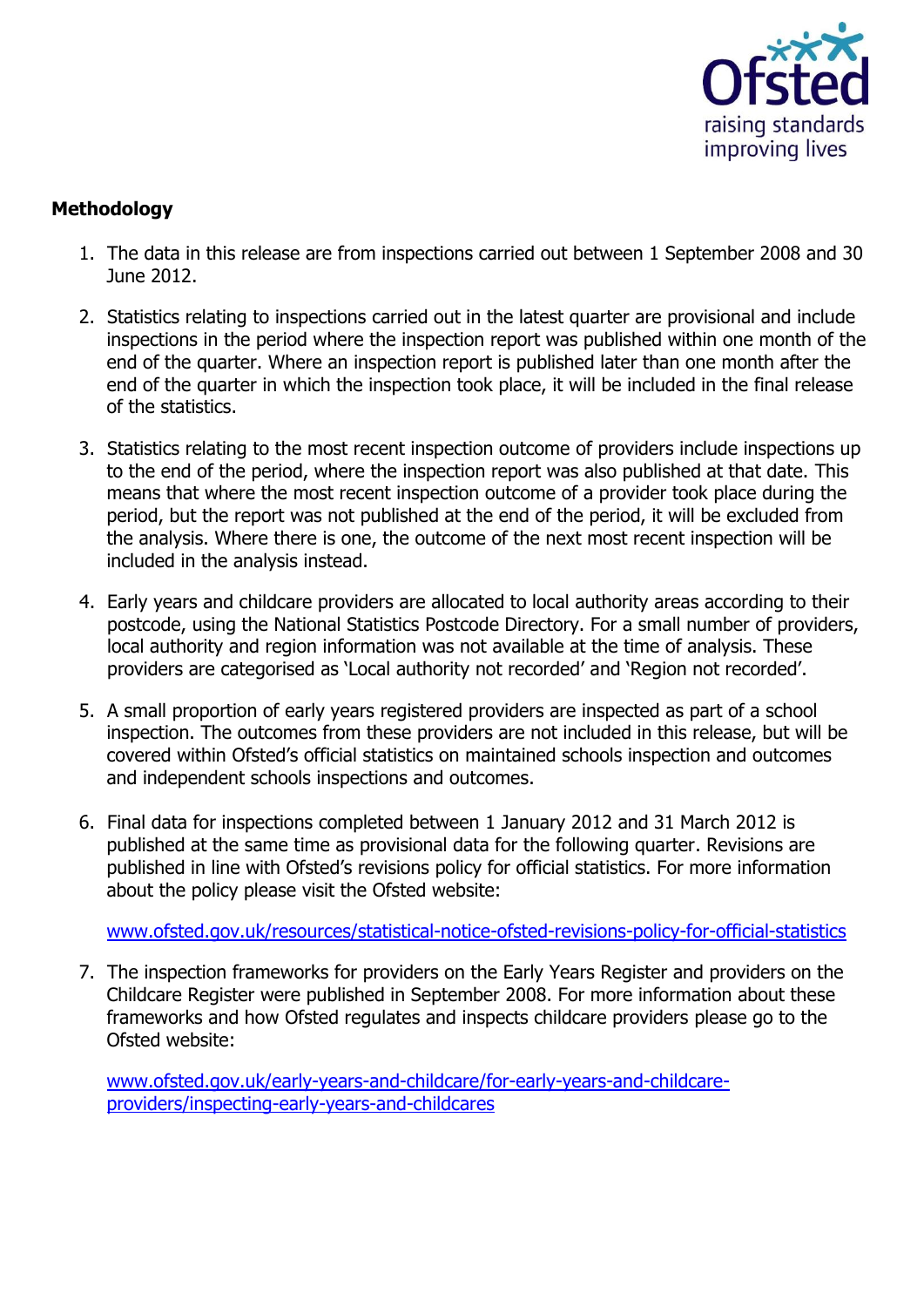

## **Additional information**

All the tables and charts shown in this release, along with additional analysis by month, provider type, at regional and local authority level, and about other aspects of Ofsted's inspection of early years and childcare providers, are available in Excel format on the Ofsted website in the same location as this document.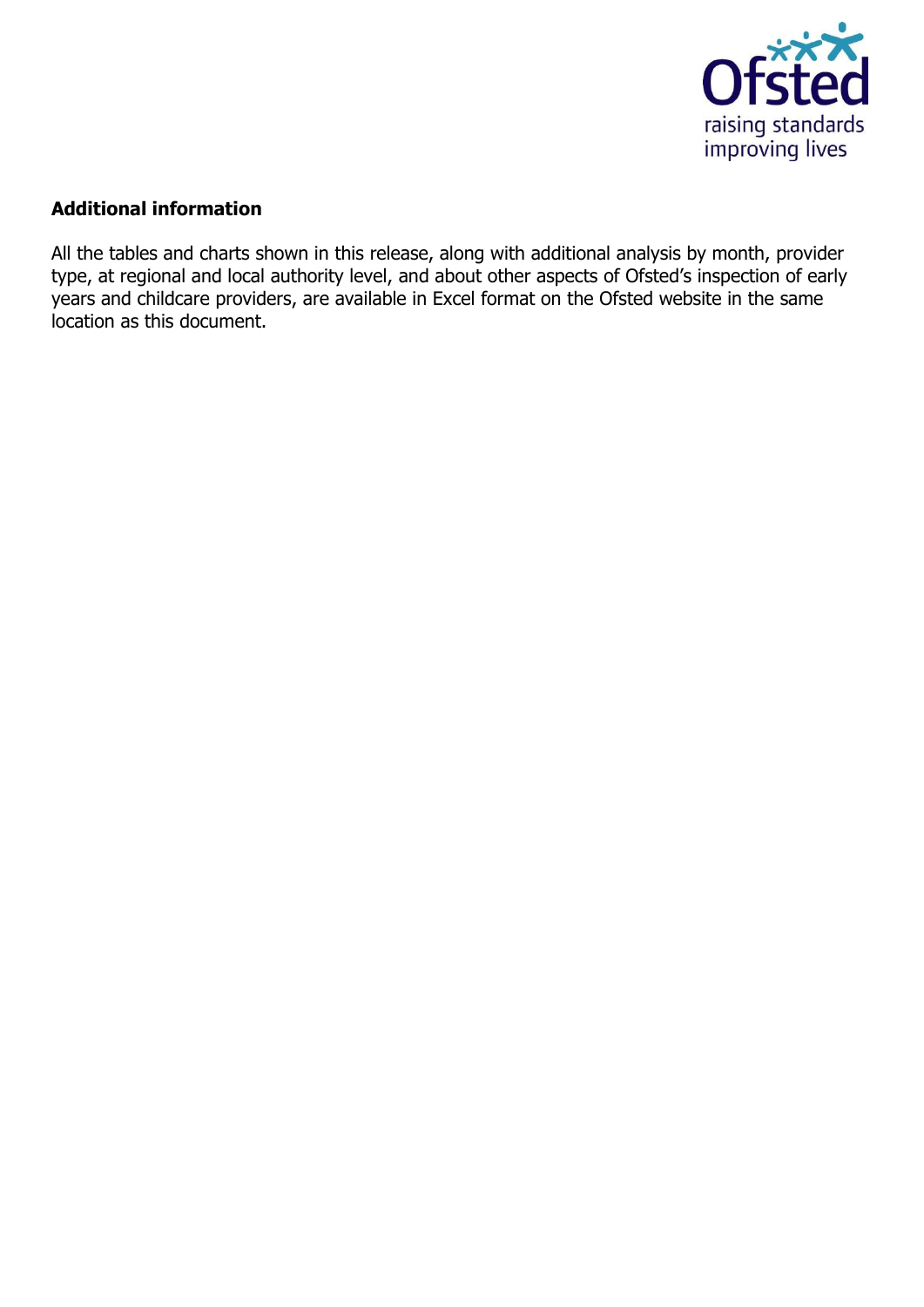

# <span id="page-6-0"></span>**Chart 1: Overall effectiveness of early years registered providers inspected between 1 April 2012 and 30 June 2012, by provider type (provisional) 1 2**



1. Percentages are rounded and do not always add exactly to 100.

2. Childcare on domestic premises are not shown due to the small number of inspections.

## **Chart 2: Overall effectiveness of active early years registered providers at their most recent inspection as at 30 June 2012, by provider type (provisional) 1 2 3**



1. Percentages are rounded and do not always add exactly to 100.

2. Data are based on inspections carried out since the introduction of the Early Years Foundation Stage in September 2008.

3. Childcare on domestic premises are not shown due to the small number of inspections.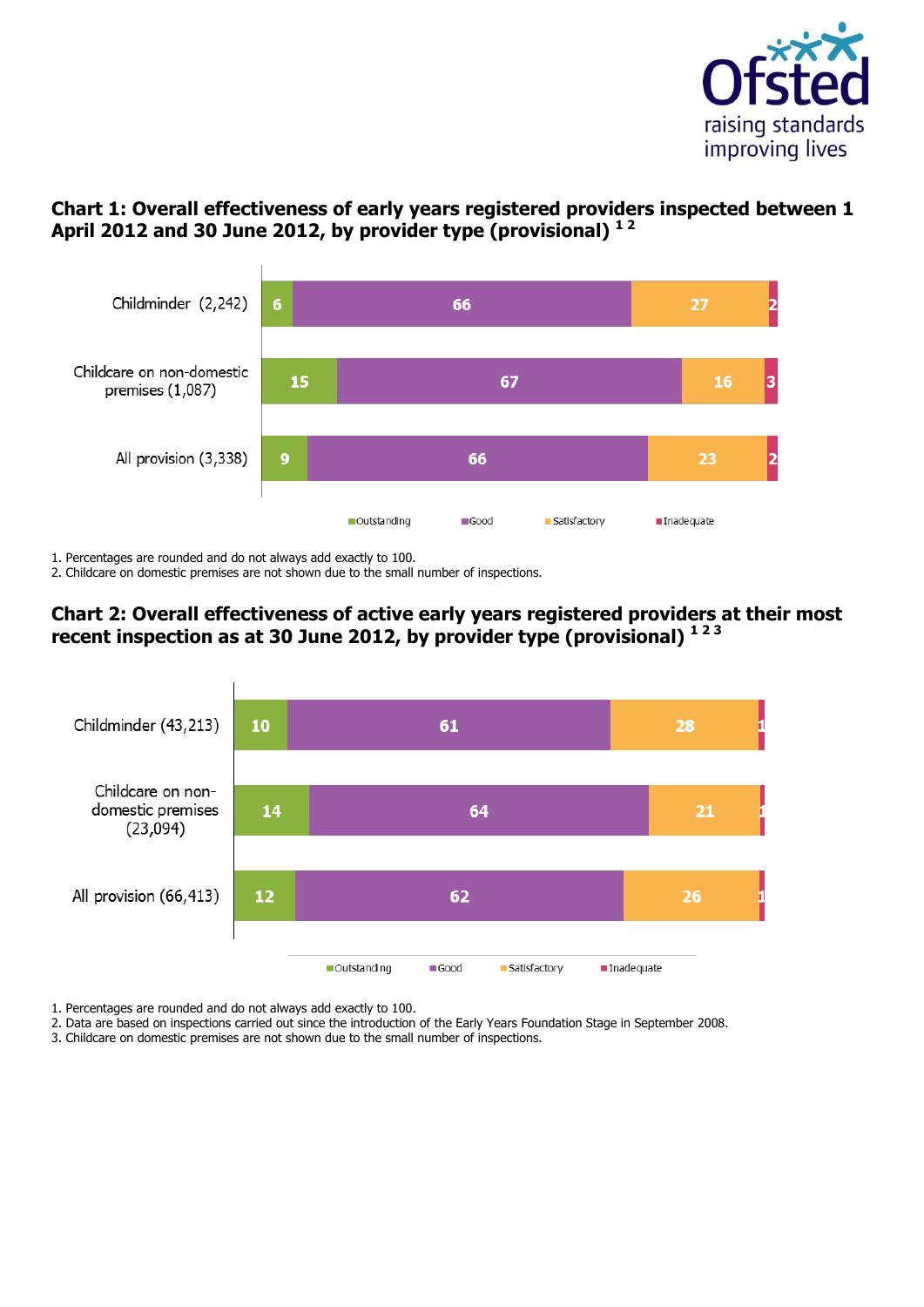

# <span id="page-7-0"></span>**Chart 3: Overall effectiveness of active early years registered providers at their most**  recent inspection as at 30 June 2012, by region (provisional)<sup>1</sup><sup>2</sup>



1. Percentages are rounded and do not always add exactly to 100.

2. Data are based on inspections carried out since the introduction of the Early Years Foundation Stage in September 2008

## <span id="page-7-1"></span>**Table 1: Number of early years and childcare provider inspections between 1 April 2012 and 30 June 2012, by inspection type (provisional)**

|                                            | <b>All provision</b> | Childminder | Childcare on non- | <b>Childcare on</b><br>domestic premises domestic premises | <b>Home childcarer</b>     |
|--------------------------------------------|----------------------|-------------|-------------------|------------------------------------------------------------|----------------------------|
| Early years register (full inspection)     | 3,338                | 2,242       | 1,087             | 9                                                          | -                          |
| Early years register (no children on roll) | 595                  | 554         | 41                | 0                                                          | $\overline{\phantom{0}}$   |
| Childcare register                         | 493                  | 88          | 209               | 0                                                          | 196                        |
| Total                                      | 4,426                | 2,884       | 1,337             | 9                                                          | 196                        |
|                                            |                      |             |                   |                                                            | Cource: Ofstad inconstions |

Source: Ofsted inspections

1. There has been one provider which has since changed to a Home Childcarer following an Early years register (no children on roll) inspection. This provider has not been included within this table.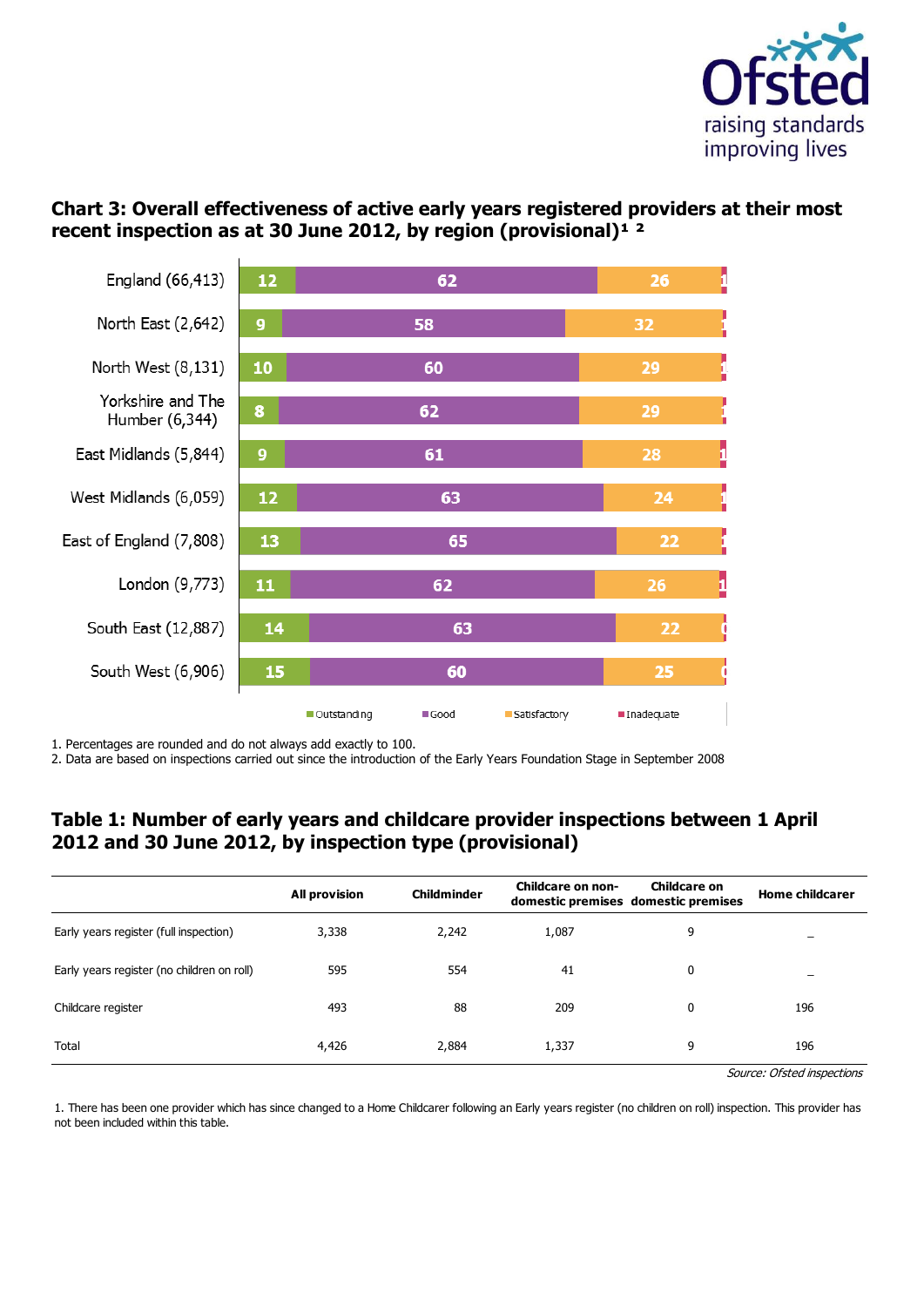

## **Table 2: Inspection outcomes of early years registered providers inspected between 1 April 2012 and 30 June 2012 (provisional)**

|                                                                                                      | <b>Total number</b> | Outstanding   |               | Good          |    | <b>Satisfactory</b> |               | Inadequate    |               |
|------------------------------------------------------------------------------------------------------|---------------------|---------------|---------------|---------------|----|---------------------|---------------|---------------|---------------|
|                                                                                                      | inspected           | <b>Number</b> | $\frac{0}{0}$ | <b>Number</b> | %  | <b>Number</b>       | $\frac{1}{2}$ | <b>Number</b> | $\frac{0}{0}$ |
| <b>Overall effectiveness:</b>                                                                        |                     |               |               |               |    |                     |               |               |               |
| How well does the setting meet the needs of children in the Early Years Foundation Stage             | 3,338               | 297           | 9             | 2,200         | 66 | 776                 | 23            | 65            |               |
| The capacity of the provision to maintain continuous improvement.                                    | 3,338               | 324           | 10            | 2,146         | 64 | 808                 | 24            | 60            | 2             |
| The effectiveness of leadership and management of the Early Years Foundation Stage                   | 3,338               | 308           | 9             | 2,190         | 66 | 775                 | 23            | 65            | $\mathbf{2}$  |
| The effectiveness of leadership and management in embedding ambition and driving improvement         | 3,338               | 332           | 10            | 2,146         | 64 | 800                 | 24            | 60            | 2             |
| The effectiveness with which the setting deploys resources                                           | 3,338               | 461           | 14            | 2,146         | 64 | 700                 | 21            | 31            |               |
| The effectiveness with which the setting promotes equality and diversity                             | 3,338               | 389           | 12            | 2,156         | 65 | 758                 | 23            | 35            |               |
| The effectiveness of safeguarding                                                                    | 3,338               | 419           | 13            | 2,148         | 64 | 711                 | 21            | 60            |               |
| The effectiveness of the setting's self-evaluation, including the steps taken to promote improvement | 3,338               | 321           | 10            | 2,083         | 62 | 873                 | 26            | 61            | 2             |
| The effectiveness of partnerships                                                                    | 3,338               | 571           | 17            | 2,091         | 63 | 654                 | 20            | 22            |               |
| The effectiveness of the setting's engagement with parents and carers                                | 3,338               | 394           | 12            | 1,536         | 46 | 1,386               | 42            | 22            |               |
| The quality of provision in the Early Years Foundation Stage                                         | 3,338               | 327           | 10            | 2,217         | 66 | 736                 | 22            | 58            | $\mathbf{2}$  |
| Outcomes for children in the Early Years Foundation Stage                                            | 3,338               | 338           | 10            | 2,221         | 67 | 730                 | 22            | 49            |               |
| The extent to which children achieve and enjoy their learning                                        | 3,338               | 394           | 12            | 2,190         | 66 | 719                 | 22            | 35            |               |
| The extent to which children feel safe                                                               | 3,338               | 445           | 13            | 2,164         | 65 | 675                 | 20            | 54            |               |
| The extent to which children adopt healthy lifestyles                                                | 3,338               | 488           | 15            | 2,181         | 65 | 652                 | 20            | 17            |               |
| The extent to which children make a positive contribution                                            | 3,338               | 451           | 14            | 2,163         | 65 | 702                 | 21            | 22            |               |
| The extent to which children develop skills for the future                                           | 3,338               | 381           | 11            | 2,197         | 66 | 723                 | 22            | 37            |               |

<span id="page-8-0"></span>1. Percentages are rounded and do not always add exactly to 100.

2. Where the number of inspections is small, percentages are not shown.

Source: Ofsted inspections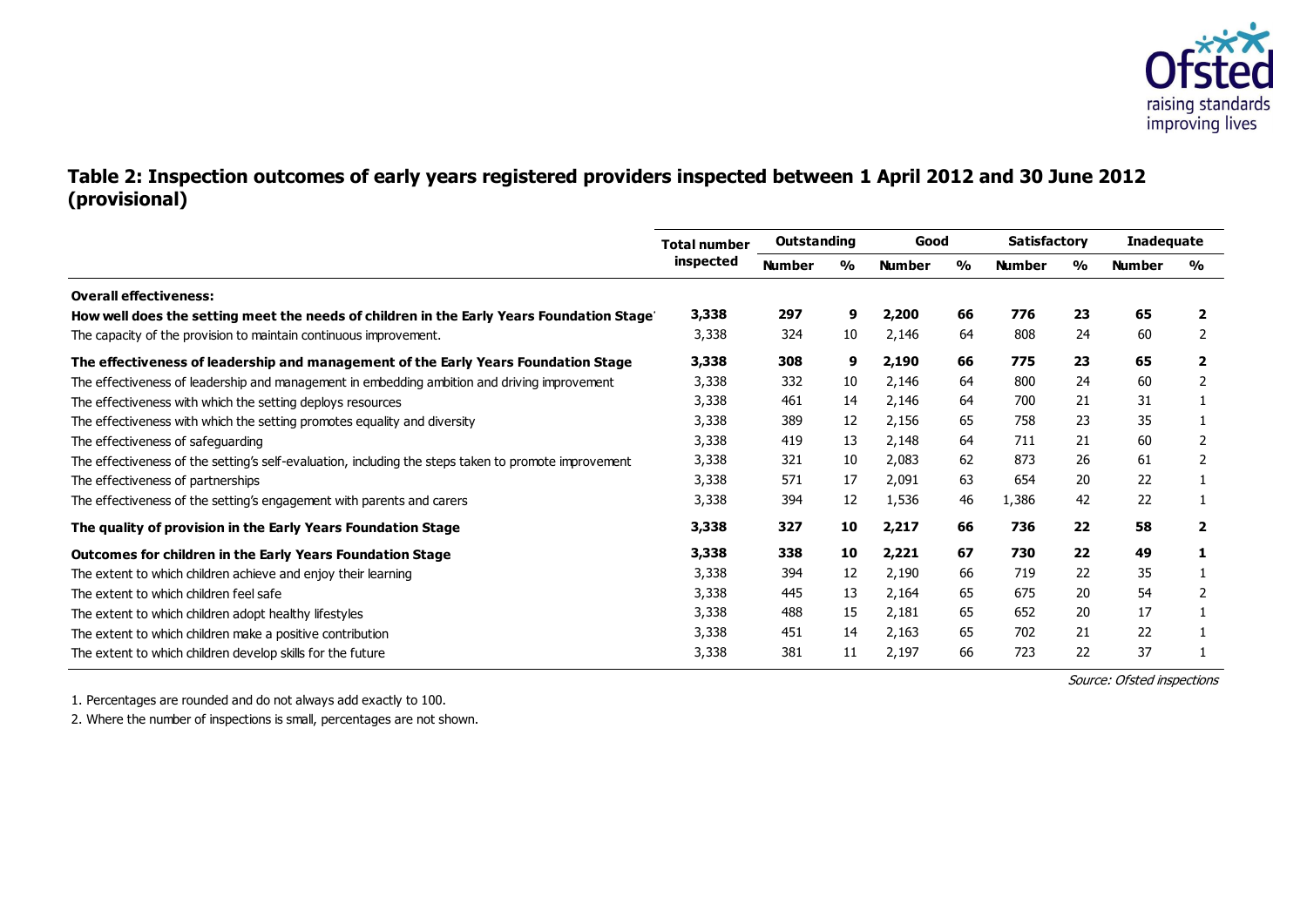

#### **Table 3: Inspection outcomes of active early years registered providers at their most recent inspection as at 30 June 2012 (provisional)**

| Total number |               |    |               |    |               |    | Inadequate          |               |
|--------------|---------------|----|---------------|----|---------------|----|---------------------|---------------|
| inspected    | <b>Number</b> | %  | <b>Number</b> | %  | <b>Number</b> | %  | <b>Number</b>       | $\frac{1}{2}$ |
|              |               |    |               |    |               |    |                     |               |
| 66,413       | 7,749         | 12 | 41,166        | 62 | 16,960        | 26 | 538                 |               |
| 66,413       | 8,348         | 13 | 39,400        | 59 | 18,166        | 27 | 499                 |               |
| 66,413       | 7,998         | 12 | 40,706        | 61 | 17,157        | 26 | 552                 |               |
| 48,377       | 6,618         | 14 | 29,090        | 60 | 12,236        | 25 | 433                 |               |
| 48,377       | 7,961         | 16 | 30,005        | 62 | 10,198        | 21 | 213                 | 0             |
| 66,413       | 9,695         | 15 | 40,493        | 61 | 15,976        | 24 | 249                 | 0             |
| 66,413       | 9,534         | 14 | 40,602        | 61 | 15,572        | 23 | 705                 |               |
| 66,413       | 8,000         | 12 | 36,651        | 55 | 21,207        | 32 | 555                 |               |
| 66,413       | 12,835        | 19 | 40,434        | 61 | 12,981        | 20 | 163                 | 0             |
| 48,377       | 7,175         | 15 | 25,206        | 52 | 15,836        | 33 | 160                 | 0             |
| 48,377       | 6,107         | 13 | 30,396        | 63 | 11,462        | 24 | 412                 |               |
| 18,036       | 2,408         | 13 | 10,435        | 58 | 5,132         | 28 | 61                  | 0             |
| 18,036       | 2,278         | 13 | 11,208        | 62 | 4,484         | 25 | 66                  | 0             |
| 48,377       | 6,347         | 13 | 30,694        | 63 | 10,979        | 23 | 357                 |               |
| 66,413       | 10,526        | 16 | 40,835        | 61 | 14,764        | 22 | 288                 | 0             |
| 66,413       | 10,429        | 16 | 41,311        | 62 | 14,171        | 21 | 502                 |               |
| 66,413       | 10,874        | 16 | 42,693        | 64 | 12,639        | 19 | 207                 | 0             |
| 66,413       | 11,020        | 17 | 41,246        | 62 | 13,981        | 21 | 166                 | 0             |
| 66,413       | 9,246         | 14 | 40,972        | 62 | 15,923        | 24 | 272                 | 0             |
|              |               |    | Outstanding   |    | Good          |    | <b>Satisfactory</b> |               |

Source: Ofsted inspections

1. Percentages are rounded and do not always add exactly to 100.

2. Data are based on inspections carried out since the introduction of the Early Years Foundation Stage in September 2008.

3. Where the number of inspections is small, percentages are not shown.

4. Judgement only made at inspections from 1 September 2009 onwards.

5. Between 1 September 2008 and 31 August 2009 this judgement was called "How well does the setting work in partnership with parents and others?"

6. Judgement only made at inspections between 1 September 2008 and 31 August 2009.

7. Titles of other judgements changed on 1 September 2009 but the criteria for assessing them remained unchanged. Data are amalgamated for inspections conducted before and after this date.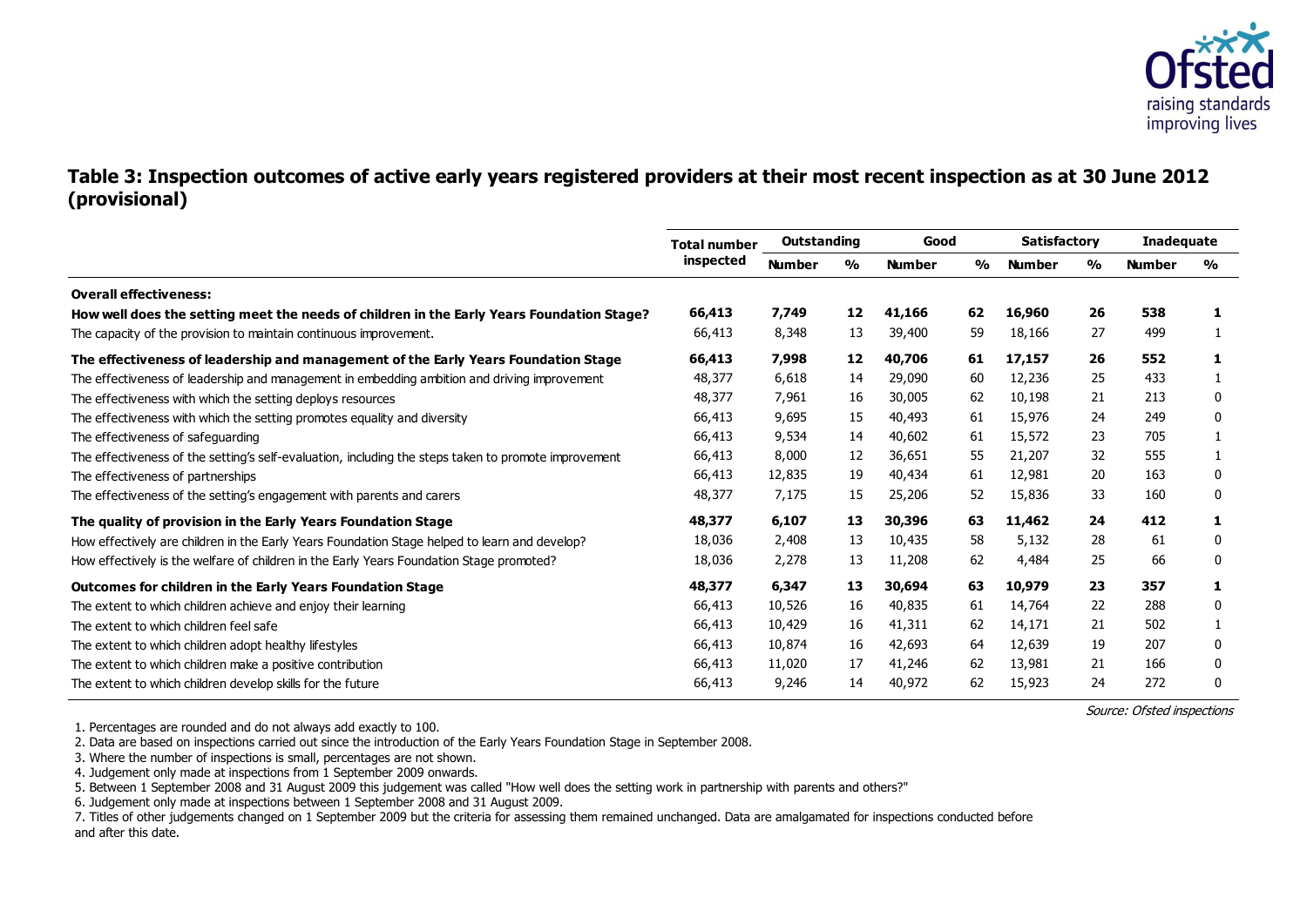

# <span id="page-10-0"></span>**Table 4: Actions at early years registered inspections between 1 April 2012 and 30 June 2012, by the statutory requirements of the Early Years Register (provisional)**

<span id="page-10-1"></span>

|                                                | <b>Total</b><br>number of<br>inspections | Number with<br>actions | <b>Percentage with</b><br>actions |
|------------------------------------------------|------------------------------------------|------------------------|-----------------------------------|
| Any action                                     | 3,338                                    | 687                    | 21                                |
| Learning and development requirements          |                                          |                        |                                   |
| Early learning goals                           | 3,338                                    | 11                     | 0                                 |
| Educational programmes                         | 3,338                                    |                        | 0                                 |
| Assessment arrangements                        | 3,338                                    | 2                      | 0                                 |
| <b>Welfare requirements</b>                    |                                          |                        |                                   |
| Safeguarding and welfare                       | 3,338                                    | 303                    | 9                                 |
| Promoting good health                          | 3,338                                    | 83                     | 2                                 |
| Behaviour management                           | 3,338                                    | 6                      | 0                                 |
| Suitability of adults                          | 3,338                                    | 27                     |                                   |
| Qualifications, training, knowledge and skills | 3,338                                    | 30                     |                                   |
| Staffing arrangements                          | 3,338                                    | 5                      | 0                                 |
| Premises, environment & equipment              | 3,338                                    | 158                    | 5                                 |
| Organisation                                   | 3,338                                    | 62                     | 2                                 |
| Documentation                                  | 3,338                                    | 253                    | 8                                 |

Source: Ofsted inspections

# **Table 5: Recommendations made at early years registered inspections between 1 April 2012 and 30 June 2012, by the statutory requirements of the Early Years Register (provisional)**

<span id="page-10-2"></span>

|                                                | <b>Total</b><br>number of<br>inspections | Number with | Percentage with<br>recommendations recommendations |
|------------------------------------------------|------------------------------------------|-------------|----------------------------------------------------|
| Any recommendation                             | 3,338                                    | 3,088       | 93                                                 |
| Learning and development requirements          |                                          |             |                                                    |
| Early learning goals                           | 3,338                                    | 786         | 24                                                 |
| Educational programmes                         | 3,338                                    | 978         | 29                                                 |
| Assessment arrangements                        | 3,338                                    | 535         | 16                                                 |
| <b>Welfare requirements</b>                    |                                          |             |                                                    |
| Safeguarding and welfare                       | 3,338                                    | 372         | 11                                                 |
| Promoting good health                          | 3,338                                    | 167         | 5                                                  |
| Behaviour management                           | 3,338                                    | 13          | 0                                                  |
| Suitability of adults                          | 3,338                                    | 13          | 0                                                  |
| Qualifications, training, knowledge and skills | 3,338                                    | 78          | 2                                                  |
| Staffing arrangements                          | 3,338                                    | 18          | 1                                                  |
| Premises, environment & equipment              | 3,338                                    | 588         | 18                                                 |
| Organisation                                   | 3,338                                    | 1,312       | 39                                                 |
| Documentation                                  | 3,338                                    | 100         | 3                                                  |

Source: Ofsted inspections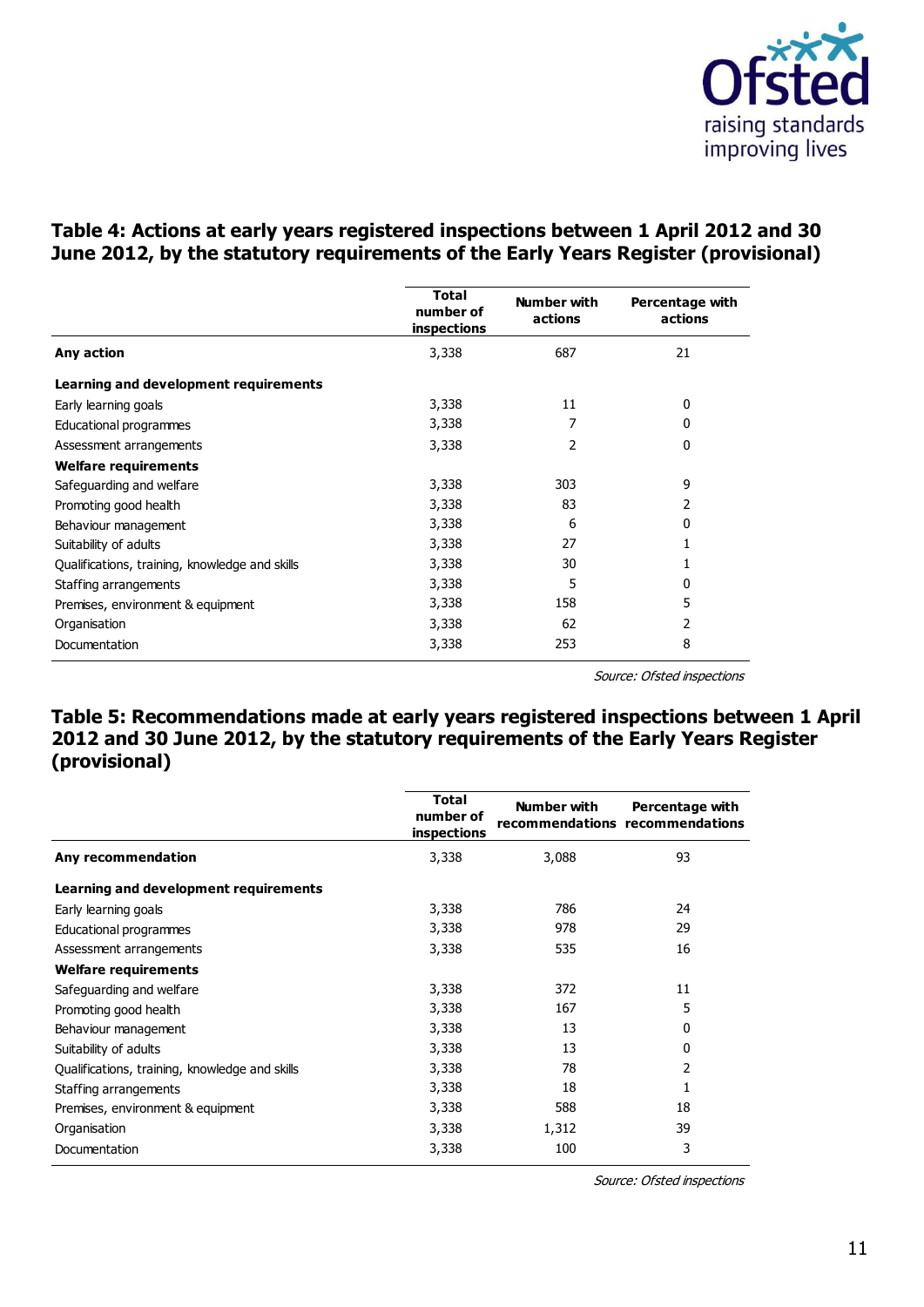

## **Glossary**

## **Actions**

Inspectors raise actions to bring about compliance with the statutory requirements of the Early Years Foundation Stage where these are not met at inspection. Usually actions result in one or more judgements being inadequate. In some cases where a specific requirement or part of a requirement is not met but the inspector considers that the overarching general legal requirement is met, the provider has a history of compliance and the impact on children is not significant, then the inspector may judge the relevant judgement to be 'satisfactory' or, on very rare occasions, 'good'. Providers are given a short timescale to put things right.

## **Childminder**

This is a person who is registered to look after one or more children, to whom they are not related, for reward. Childminders work with no more than two other childminders or assistants.

They care for:

- children on domestic premises that are not usually the home of one of the children, unless they care for children from more than two families wholly or mainly in the homes of the families
- at least one individual child for a total of more than two hours in any day. This is not necessarily a continuous period of time.

# **Childcare providers**

Childcare providers care for at least one individual child for a total of more than two hours in any day. This is not necessarily a continuous period of time. They must register to care for children under the age of eight, unless they are not required to do so; and can choose to register to care for older children. The early years and childcare sector comprises four main categories of provider: childminders, childcare providers on non-domestic premises, childcare providers on domestic premises and home childcarers. A childcare provider may be inactive because they have resigned or they have had their registration suspended or cancelled by Ofsted.

## **Childcare providers on domestic premises**

These are people providing care on domestic premises with at least three other people. They can provide the care directly or employ people to work with them. The difference between childminding and childcare on domestic premises is the number of people involved; if four or more people look after children at any time they are providing childcare on domestic premises, not childminding.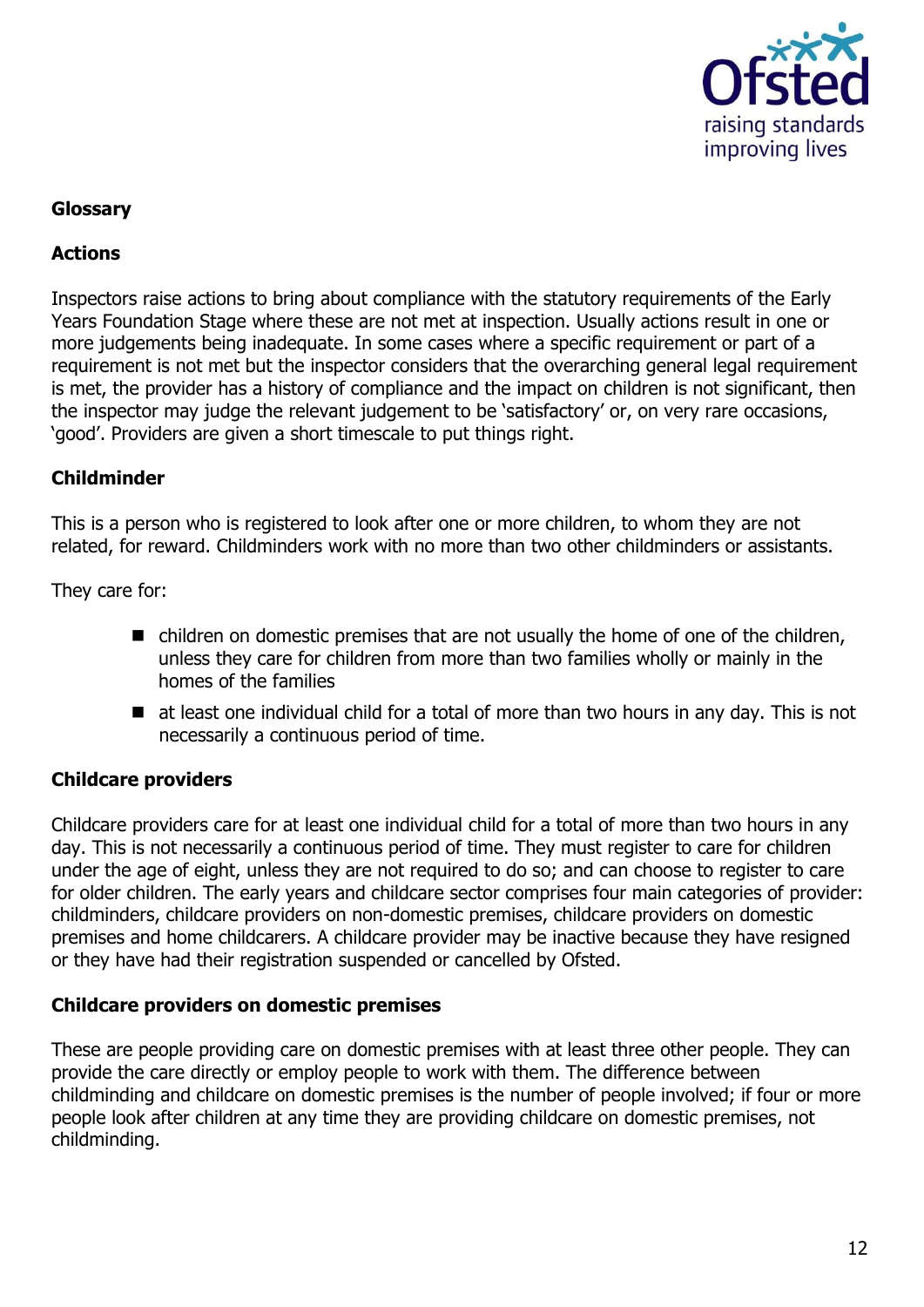

#### **Childcare providers on non-domestic premises**

These are people or organisations providing care for individual children in premises that are not someone's home. These premises can range from converted houses to purpose built nurseries.

#### **Childcare Register**

The Childcare Register has providers who care for children from birth to 17 years. It has two parts:

#### ■ the compulsory part

Providers must register if they care for one child or more from the 1 September following their fifth birthday until they reach their eighth birthday for a period of more than two hours in any day.

#### ■ the voluntary part

Providers who are not eligible for compulsory registration may choose to register here. These are mainly people looking after children aged eight and over, or providing care in the child's home like a nanny.

Ofsted inspects a random 10% sample of providers who are registered only on the Childcare Register, and not on the Early Years Register, each year.

#### **Early Years Foundation Stage**

The Early Years Foundation Stage (EYFS) is a comprehensive statutory framework introduced in September 2008 that sets the standards for the learning, development and care of children from birth to five.

#### **Early Years Register**

The Early Years Register records providers who look after children from birth to school age (that is 31 August after the child's fifth birthday). It is compulsory for such providers. Providers on this register must meet the requirements of the Early Years Foundation Stage. Ofsted inspects all providers on this register at least once in a 47-month period to judge each provider's overall effectiveness.

#### **Home childcarers**

Home childcarers are usually nannies who care for children of any age up to their 18th birthday wholly or mainly in the child's own home, and care for children from no more than two families. They are not required to register with Ofsted but may choose to do so on the voluntary part of the Childcare Register.